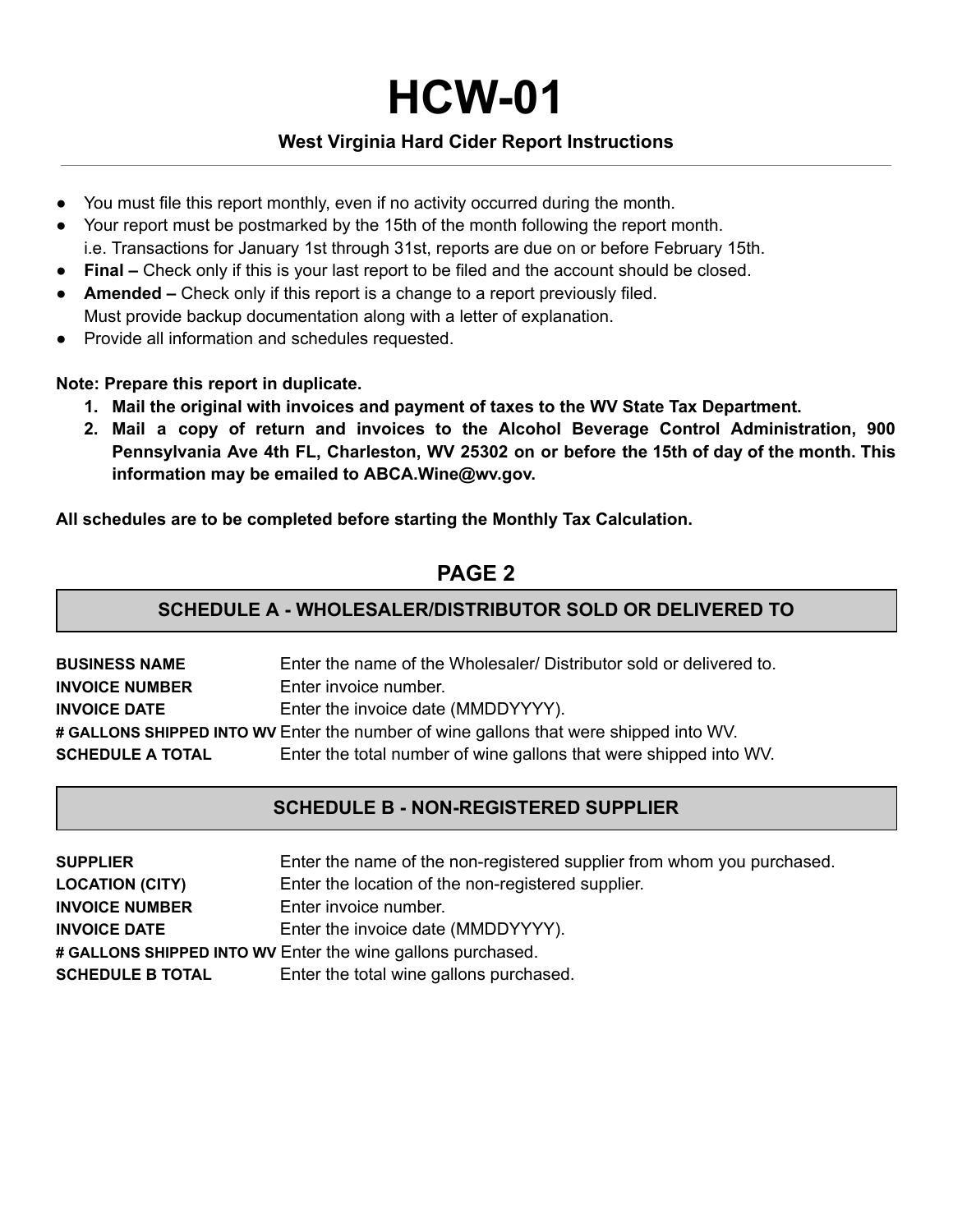### **SCHEDULE C - CIDER SOLD AT SPECIAL EVENT IN WEST VIRGINIA**

#### **Report 1 event per line, if reporting for multiple events.**

| <b>EVENT DATE</b>         | Enter the date of the event.                                            |
|---------------------------|-------------------------------------------------------------------------|
| <b>BOOTH NUMBER</b>       | Enter your booth or space number at the event.                          |
| <b>EVENT NAME</b>         | Enter the event name.                                                   |
| <b>CITY</b>               | Enter the City where the event was held.                                |
| <b>ABCA PERMIT</b>        | Enter your WVABCA permit number.                                        |
| <b>TOTAL GALLONS SOLD</b> | Enter the total gallons sold at the event.                              |
| <b>SCHEDULE C TOTAL</b>   | This is your total gallons sold at all events in this reporting period. |

## **SCHEDULE D - DIRECT SHIPPER**

|                              | <b>CARRIER MAKING DELIVERY</b> Enter the Name of the WV/ABCA Permitted Carrier who delivered the product. |
|------------------------------|-----------------------------------------------------------------------------------------------------------|
| <b>CUSTOMER NAME</b>         | Enter the customer name.                                                                                  |
| <b>LOCATION (CITY)</b>       | Enter the city where the customer is located.                                                             |
| <b>INVOICE NUMBER</b>        | Enter invoice number.                                                                                     |
| <b>INVOICE DATE</b>          | Enter the invoice date (MMDDYYYY).                                                                        |
| <b>TOTAL INVOICE GALLONS</b> | Enter total gallons that were invoiced.                                                                   |
| <b>SCHEDULE D TOTAL</b>      | Total invoiced gallons for delivery to WV adult consumers.                                                |

# **PAGE 1**

# **MONTHLY TAX CALCULATION**

- **Line 1** Total number of gallons shipped into WV: Enter the Grand Total from Page 3.
- **Line 2** Farm winery production: Enter the gallons of hard cider produced by fermentation.
- **Line 3** Add Lines 1 and 2
- **Line 4** Tax Rate
- **Line 5** Gross tax due (Line 3 multiplied by Line 4)
- **Line 6** Credit claimed this month **You may not claim over \$5,600 in credit in any given year.** If you expect your business to sell and deliver under 150,000 gallons of Hard Cider everywhere in the United States this calendar year, the credit is equal to the the number of gallons sold and delivered into WV (up to 100,000 gallons) multiplied by the rate of 0.056.
- **Line 7** Net Tax Subtract line 6 from line 5 and enter the amount here. (If line is larger than line 5, enter 0) Pay this amount.